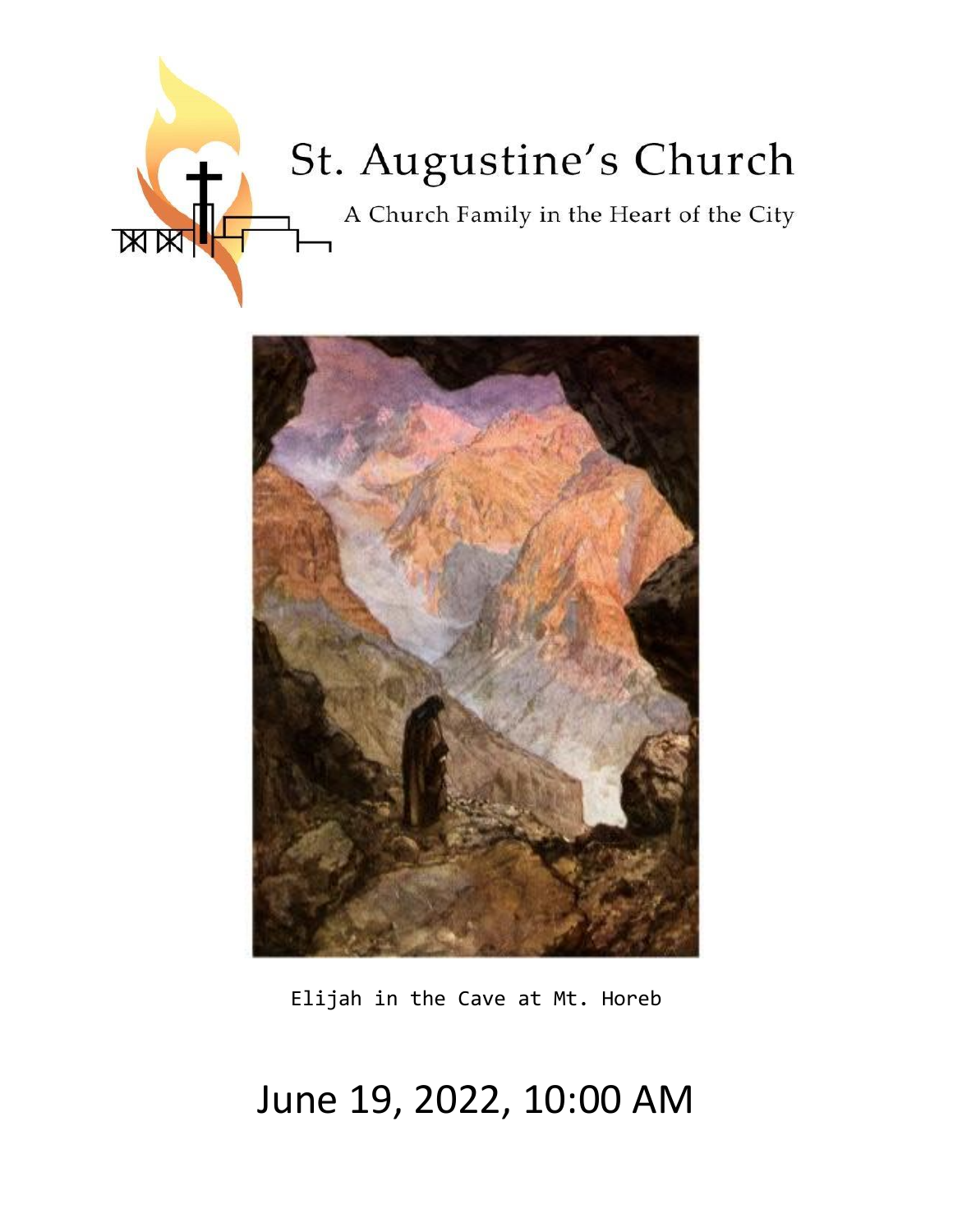# **Second Sunday After Pentecost The Holy Eucharist** June 19, 2022

**Prelude** Mary Lee Voort

**Processional Hymn: "This is My Father's World"**

**This is my Father's world, and to my listening ears All nature sings, and round me rings the music of the spheres. This is my Father's world, I rest me in the thought of rocks and trees, of skies and seas, His hand the wonders wrought.**

**This is my Father's world; the birds their carols raise; the morning light, the lily white, declare their Maker's praise. This is my Father's world; He shines in all that's fair; in the rustling grass I hear him pass, He speaks to me everywhere.**

**This is my Father's world, O let me ne'er forget That the though the wrong seems oft so strong, God is the Ruler yet. This is my Father's world, the battle is not done, Jesus, who died, shall be satisfied, and earth and heaven be one.**

**Welcome and Announcements** The Rev. Dr. Gillian Breckenridge

**Children's Focus** The Rev. Steve Bateman

### **The Gathering of the Community**

*Celebrant* The grace of our Lord Jesus Christ, and the love of God, and the fellowship of the Holy Spirit, be with you all.

*People* **And also with you.**

*Celebrant* Almighty God,

*People* **to you all hearts are open, all desires known, and from you no secrets are hidden. Cleanse the thoughts of our hearts by the inspiration of your Holy Spirit, that we may perfectly love you, and worthily magnify your holy name; through Christ our Lord. Amen.**

**Gloria**

**Glory to God, to God in the highest, and peace to his people on earth.**

**Lord God, heavenly King, almighty God and Father,**

**we worship you, we give you thanks, we praise you for your glory,**

**we worship you, we give you thanks, we praise you for your glory.**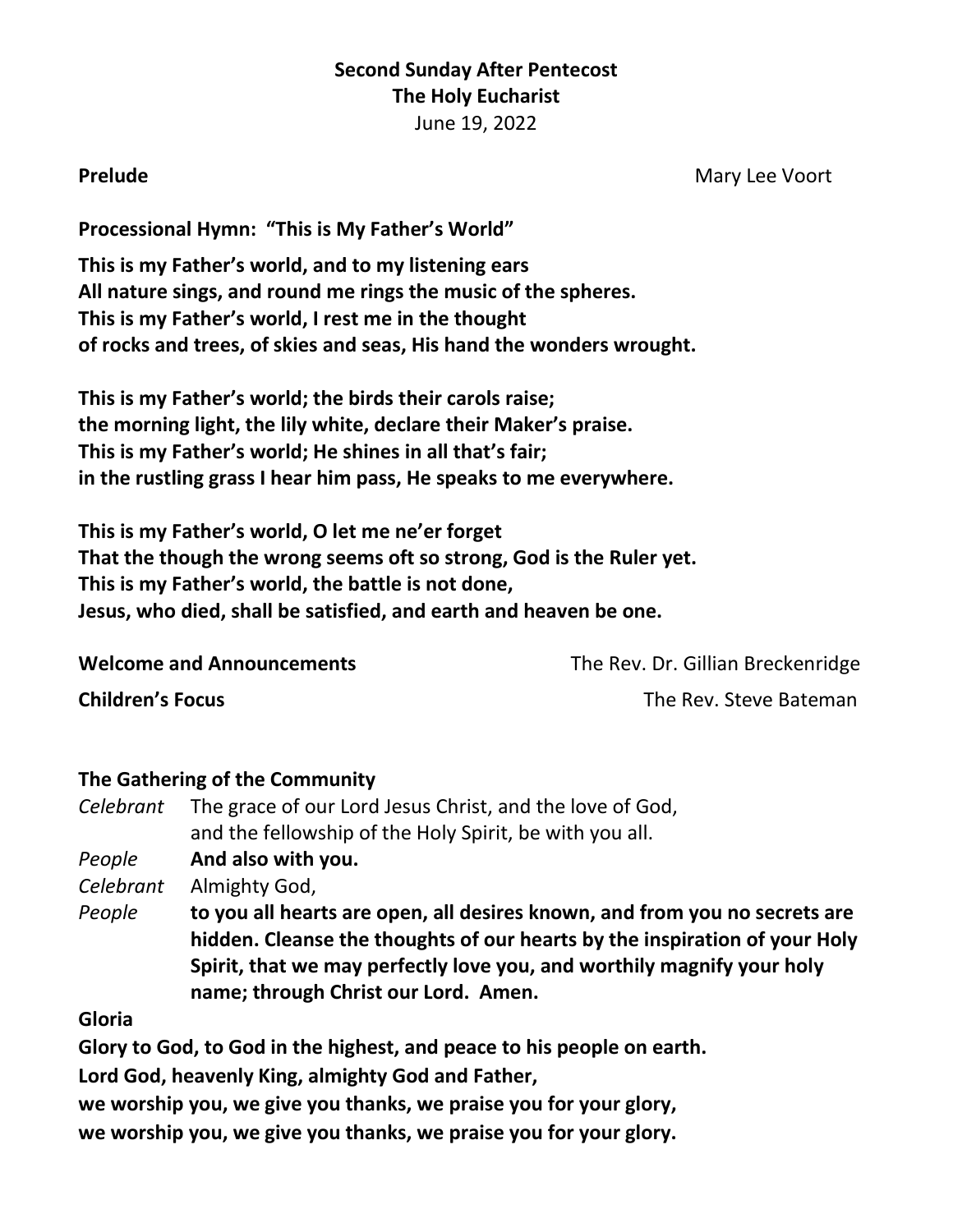**Glory to God, to God in the highest, and peace to his people on earth. Glory to God, to God in the highest, and peace to his people on earth.**

**Lord Jesus Christ, only Son of the Father, Lord God, Lamb of God, you take away the sin of the world: have mercy on us, you are seated at the right hand of the Father: receive our prayer, receive our prayer.**

**For you alone are the Holy One, you alone are the Lord, you alone are the Most High, Jesus Christ, you alone are the Most High, Jesus Christ, with the Holy Spirit, in the glory of God, of God the Father, Amen, Amen.**

# **The Collect of the Day**

*Celebrant* Let us pray. *(All kneel)*

*All* **O God our defender, storms rage about us and cause us to be afraid. Rescue your people from despair, deliver your sons and daughters from fear, and preserve us all from unbelief; through your Son, Jesus Christ our Lord, who lives and reigns with you and the Holy Spirit, one God, now and ever. Amen.**

# **The Proclamation of the Word**

*At the conclusion of each reading, the reader shall say:* **The Word of the Lord.** *And the people shall respond*: **Thanks be to God.**

# **First Reading:** 1 Kings 19:1-15a Bev Dorchak

Now Ahab told Jezebel everything Elijah had done and how he had killed all the prophets with the sword. **<sup>2</sup>** So Jezebel sent a messenger to Elijah to say, "May the gods deal with me, be it ever so severely, if by this time tomorrow I do not make your life like that of one of them."

**<sup>3</sup>** Elijah was afraid and ran for his life. When he came to Beersheba in Judah, he left his servant there, **<sup>4</sup>** while he himself went a day's journey into the wilderness. He came to a broom bush, sat down under it and prayed that he might die. "I have had enough, Lord," he said. "Take my life; I am no better than my ancestors." **<sup>5</sup>** Then he lay down under the bush and fell asleep.

All at once an angel touched him and said, "Get up and eat." **<sup>6</sup>**He looked around, and there by his head was some bread baked over hot coals, and a jar of water. He ate and drank and then lay down again.

<sup>7</sup> The angel of the Lord came back a second time and touched him and said, "Get up and eat, for the journey is too much for you." **<sup>8</sup>** So he got up and ate and drank. Strengthened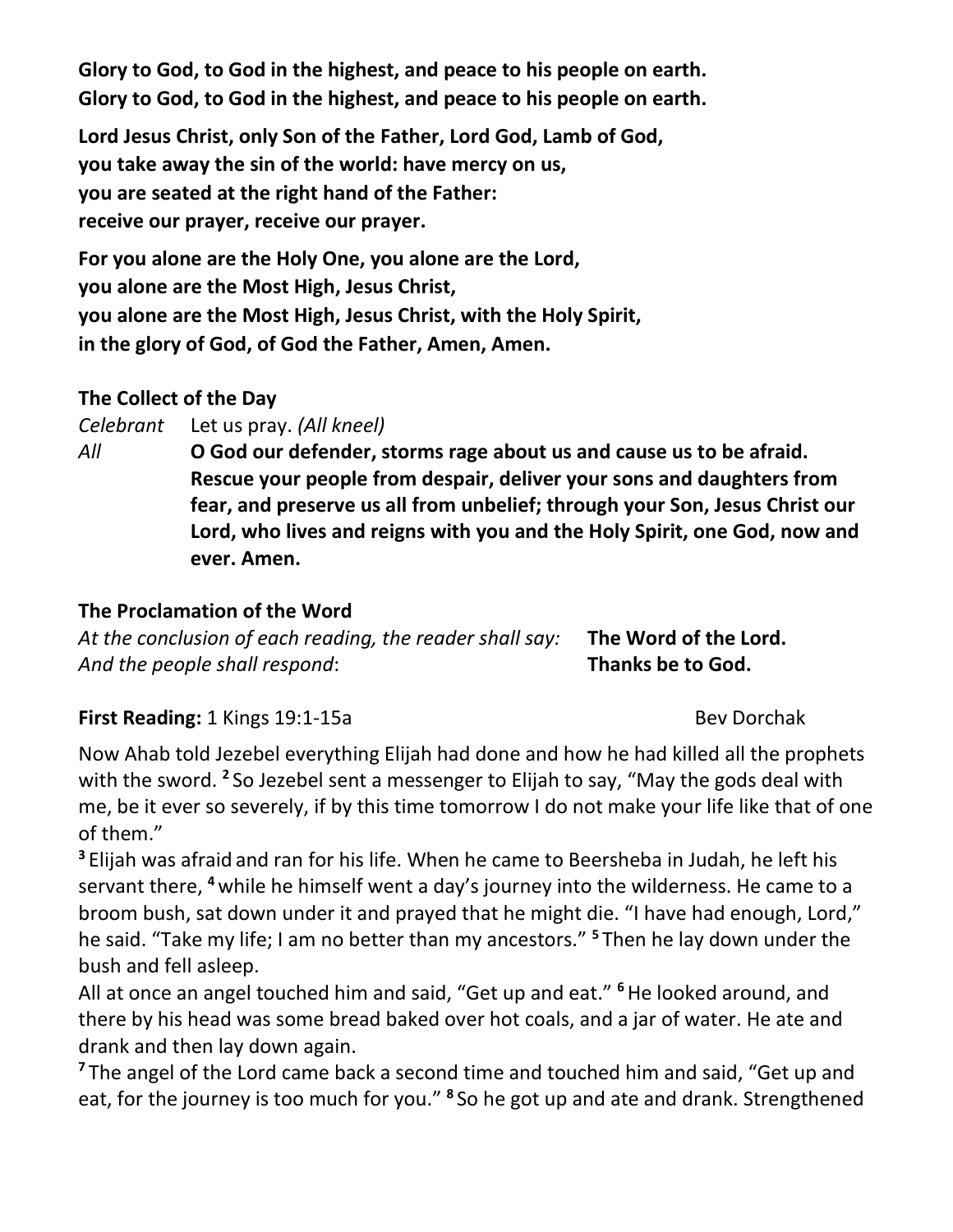by that food, he traveled forty days and forty nights until he reached Horeb, the mountain of God. **<sup>9</sup>** There he went into a cave and spent the night.

And the word of the Lord came to him: "What are you doing here, Elijah?" **<sup>10</sup>**He replied, "I have been very zealous for the Lord God Almighty. The Israelites have rejected your covenant, torn down your altars, and put your prophets to death with the sword. I am the only one left, and now they are trying to kill me too."

**<sup>11</sup>** The Lord said, "Go out and stand on the mountain in the presence of the Lord, for the Lord is about to pass by."

Then a great and powerful wind tore the mountains apart and shattered the rocks before the Lord, but the Lord was not in the wind. After the wind there was an earthquake, but the Lord was not in the earthquake. **<sup>12</sup>** After the earthquake came a fire, but the Lord was not in the fire. And after the fire came a gentle whisper. **<sup>13</sup>**When Elijah heard it, he pulled his cloak over his face and went out and stood at the mouth of the cave.

Then a voice said to him, "What are you doing here, Elijah?"

**<sup>14</sup>**He replied, "I have been very zealous for the Lord God Almighty. The Israelites have rejected your covenant, torn down your altars, and put your prophets to death with the sword. I am the only one left, and now they are trying to kill me too."

**<sup>15</sup>** The Lord said to him, "Go back the way you came, and go to the Desert of Damascus. When you get there, anoint Hazael king over Aram.

# **Second Reading:** Galatians 3:23-29 Ken Dorchak

Before the coming of this faith, we were held in custody under the law, locked up until the faith that was to come would be revealed.  $24$  So the law was our guardian until Christ came that we might be justified by faith.  $25$  Now that this faith has come, we are no longer under a guardian.

 $26$  So in Christ Jesus you are all children of God through faith,  $27$  for all of you who were baptized into Christ have clothed yourselves with Christ.<sup>28</sup> There is neither Jew nor Gentile, neither slave nor free, nor is there male and female, for you are all one in Christ Jesus.<sup>29</sup> If you belong to Christ, then you are Abraham's seed, and heirs according to the promise.

# **Gradual Hymn: "Give Thanks with a Grateful Heart"**

**Give thanks with a grateful heart, Give thanks to the holy one; Give thanks because he has given Jesus Christ, his son** Repeat

**And now let the weak say, "I am strong." Let the poor say, "I am rich," Because of what the Lord has done for us.** Repeat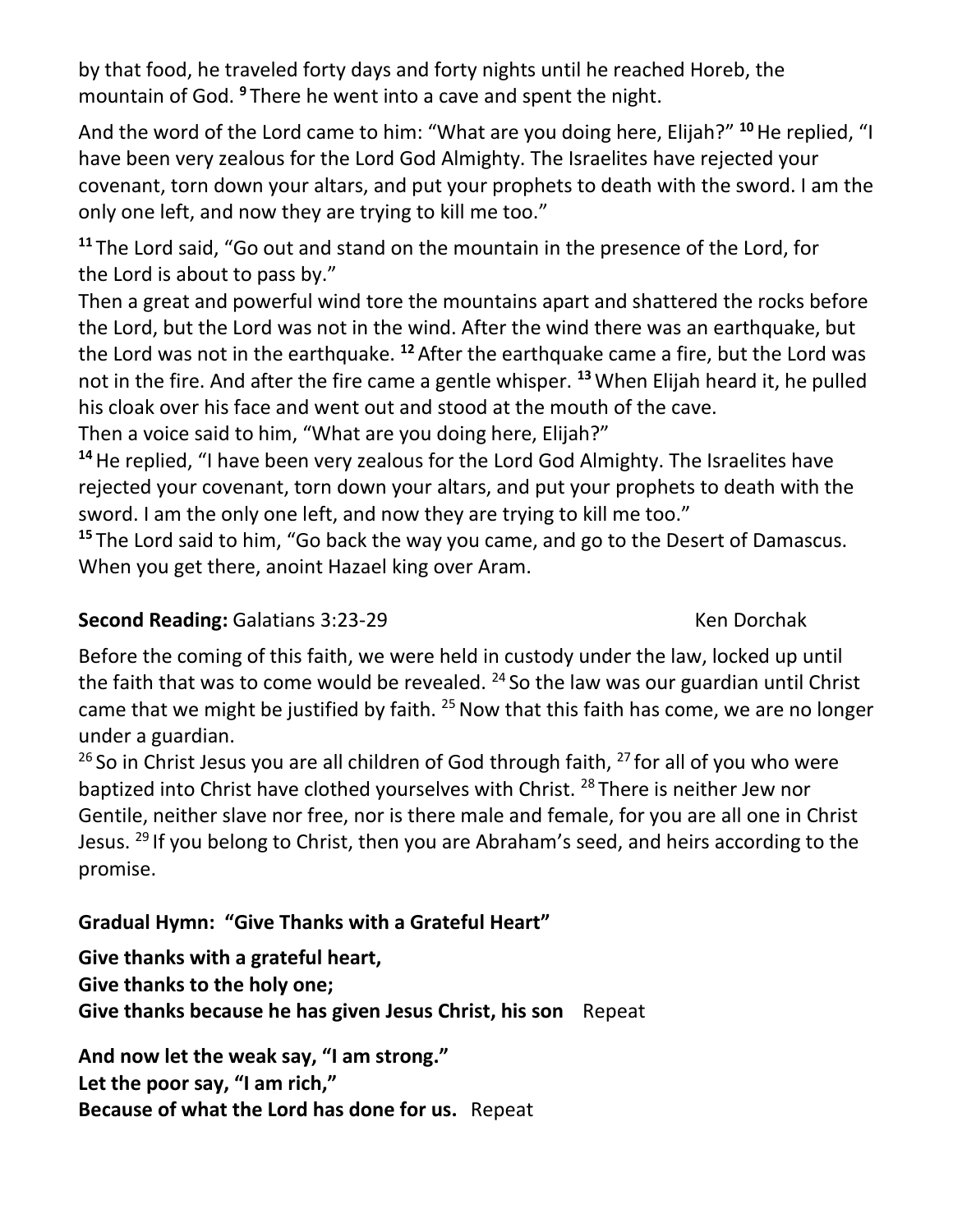**Gospel Reading**: Luke 8:26-39 Karen Hudson

| Reader | The Lord be with you.                                      |
|--------|------------------------------------------------------------|
| People | And also with you.                                         |
| Reader | The Holy Gospel of our Lord Jesus Christ according to Luke |
| People | Glory to you, Lord Jesus Christ.                           |

They sailed to the region of the Gerasenes, which is across the lake from Galilee. <sup>27</sup> When Jesus stepped ashore, he was met by a demon-possessed man from the town. For a long time this man had not worn clothes or lived in a house, but had lived in the tombs. <sup>28</sup>When he saw Jesus, he cried out and fell at his feet, shouting at the top of his voice, "What do you want with me, Jesus, Son of the Most High God? I beg you, don't torture me!" <sup>29</sup> For Jesus had commanded the impure spirit to come out of the man. Many times it had seized him, and though he was chained hand and foot and kept under guard, he had broken his chains and had been driven by the demon into solitary places. <sup>30</sup> Jesus asked him, "What is your name?"

"Legion," he replied, because many demons had gone into him.  $31$  And they begged Jesus repeatedly not to order them to go into the Abyss.

 $32$  A large herd of pigs was feeding there on the hillside. The demons begged Jesus to let them go into the pigs, and he gave them permission.  $33$  When the demons came out of the man, they went into the pigs, and the herd rushed down the steep bank into the lake and was drowned.

 $34$  When those tending the pigs saw what had happened, they ran off and reported this in the town and countryside, <sup>35</sup> and the people went out to see what had happened. When they came to Jesus, they found the man from whom the demons had gone out, sitting at Jesus' feet, dressed and in his right mind; and they were afraid. <sup>36</sup> Those who had seen it told the people how the demon-possessed man had been cured.<sup>37</sup> Then all the people of the region of the Gerasenes asked Jesus to leave them, because they were overcome with fear. So he got into the boat and left.

 $38$  The man from whom the demons had gone out begged to go with him, but Jesus sent him away, saying, <sup>39</sup> "Return home and tell how much God has done for you." So the man went away and told all over town how much Jesus had done for him.

| Reader | The Gospel of Christ.             |
|--------|-----------------------------------|
| People | Praise to you, Lord Jesus Christ. |

**Sermon Contract Sermon Contract Sermon Contract Sermon Contract Sermon Contract Sermon Anthem** "Lord of the Small"- Arr. by Dan Forrest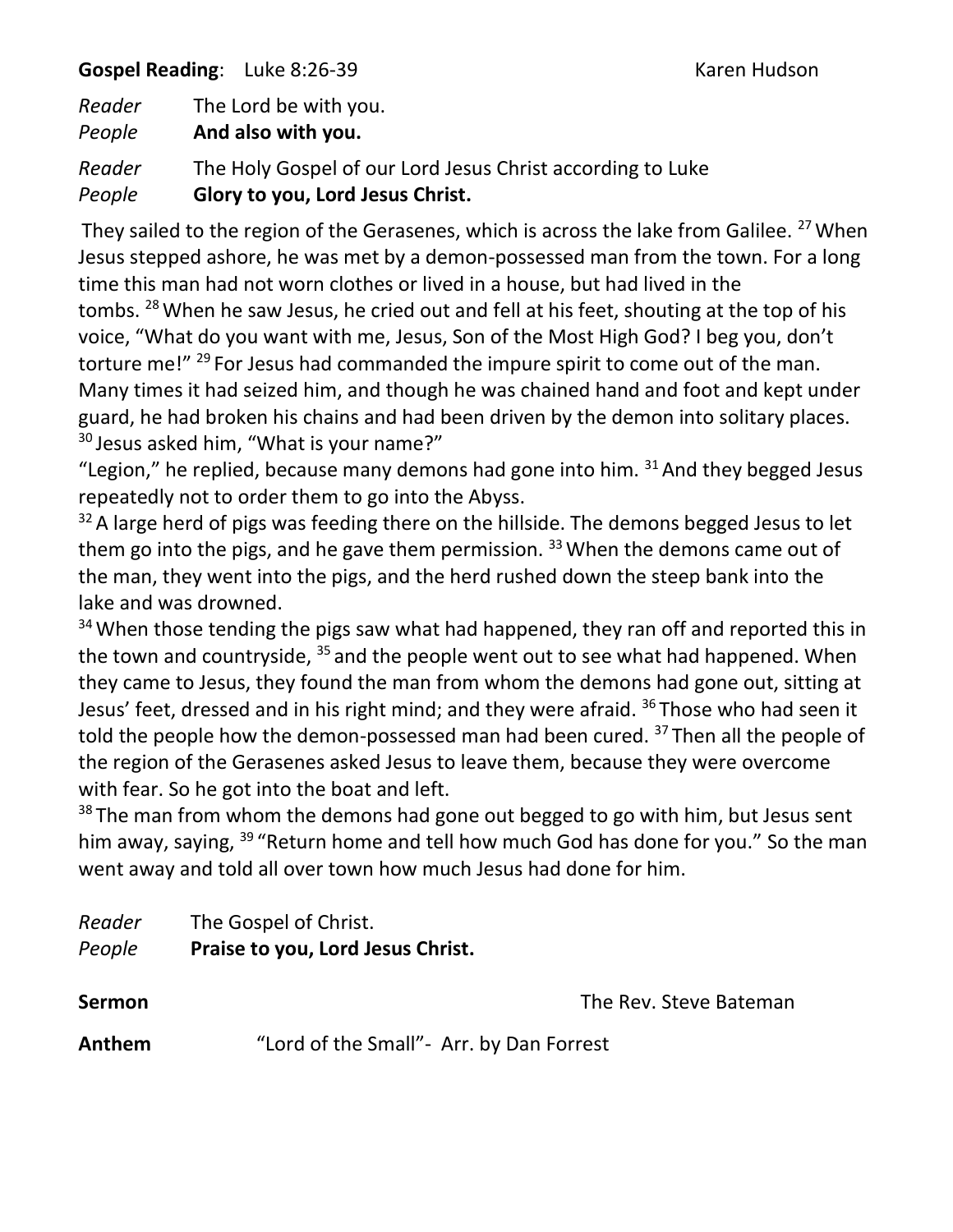# **The Nicene Creed**

*Celebrant* Let us confess our faith as we say,

*All* **We believe in one God, the Father, the Almighty, maker of Heaven and Earth, of all that is, seen and unseen.**

> **We believe in one Lord, Jesus Christ, the only Son of God, eternally begotten of the Father, God from God, Light from Light, true God from true God, begotten, not made, of one being with the Father. Through him all things were made. For us and for our salvation he came down from heaven: by the power of the Holy Spirit he became incarnate from the Virgin Mary and was made man. For our sake he was crucified under Pontius Pilate; he suffered death and was buried. On the third day he rose again in accordance with the scriptures; he ascended into heaven and is seated at the right hand of the Father. He will come again in glory to judge the living and the dead, and his kingdom will have no end.**

> **We believe in the Holy Spirit, the Lord, the giver of life, who proceeds from the Father. With the father and the Son he is worshipped and glorified. He has spoken through the prophets. We believe in one holy catholic and apostolic Church. We acknowledge one baptism for the forgiveness of sins. We look for the resurrection of the dead, and the life of the world to come. Amen.**

### **Prayers of the People** *(all kneeling)* Tim Pope

Anglican Cycle of Prayer: We pray for the Province of the Episcopal Church of South Sudan.

Diocesan Cycle of Prayer: In Our Diocese we pray for St. Theodore, Taber and The Rev. Canon Erin Phillips, we also pray for the Diocesan Council. In the Companion Diocese of the Windward Islands we pray for Grace Church, Riviere Doree with St. Paul and Christ-the-King and The Rev. Eleanor Glasgow.

Parish Cycle of Prayer: We pray for those who are involved in ministry of administration: Parish Treasurer, Envelope Secretary, and Facility Booking Coordinator.

#### **Confession and Absolution**

*Celebrant* Dear friends in Christ, God is steadfast in love and infinite in mercy; he welcomes sinners and invites them to his table. Let us confess our sins, confident in God's forgiveness.

*Silence is kept. The celebrant and the people say together,*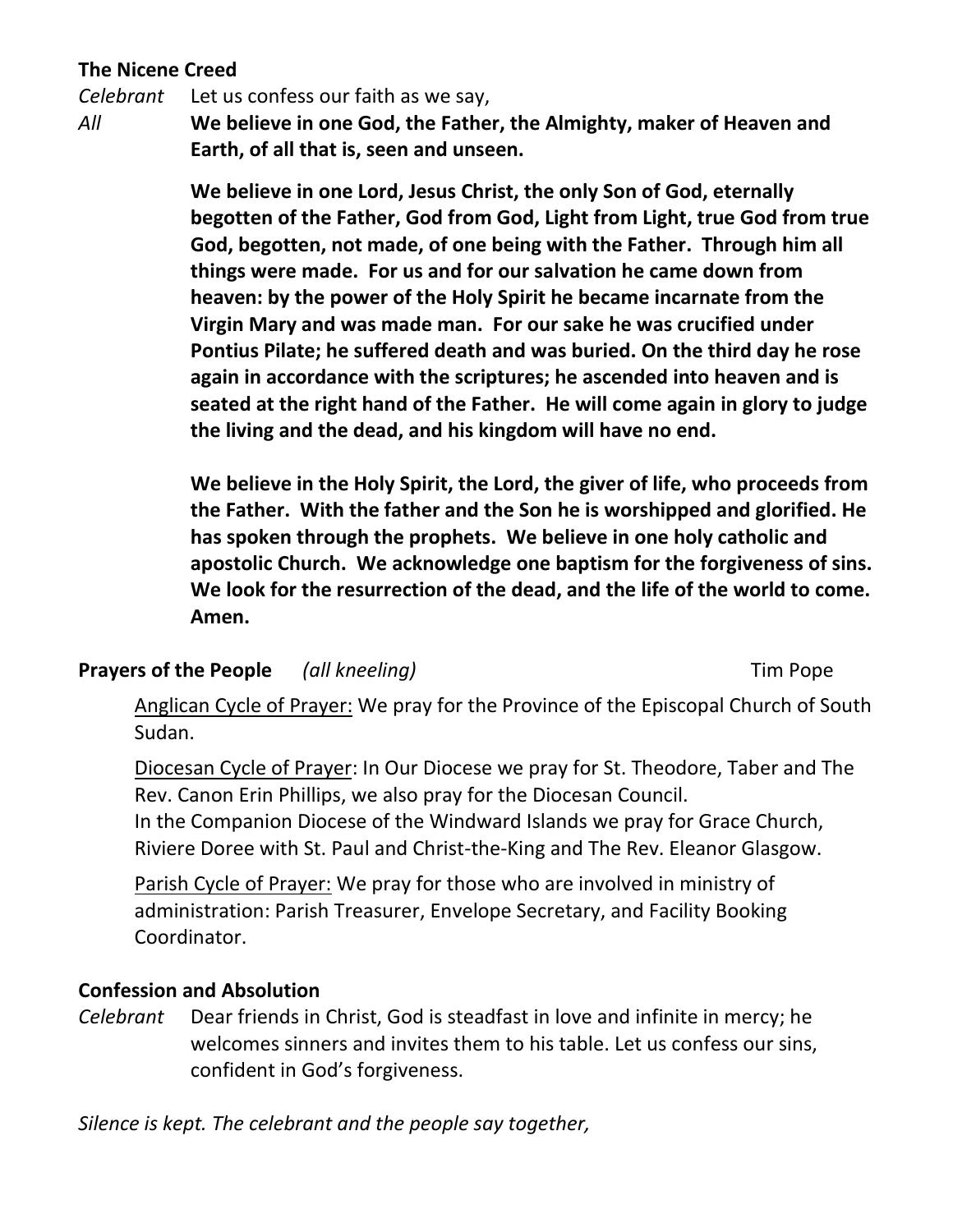**Most merciful God, we confess that we have sinned against you in thought, word, and deed, by what we have done, and by what we have left undone. We have not loved you with our whole heart; we have not loved our neighbours as ourselves. We are truly sorry and we humbly repent. For the sake of your Son Jesus Christ, have mercy on us and forgive us, that we may delight in your will, and walk in your ways, to the glory of your name. Amen.**

- *Celebrant* Almighty God have mercy upon you, pardon and deliver you from all your sins, confirm and strengthen you in all goodness, and keep you in eternal life; through Jesus Christ our Lord.
- *People* **Amen.**

### **The Peace**

*All stand, and one of the ministers addresses the people:* The peace of the Lord be always with you. *People* **And also with you**

**Offertory Hymn: #456 "He Comes to Us as One Unknown"**

**He come to us as one unknown, a breath unseen, unheard; as though within a heart of stone,** 

**or shriveled seed in darkness sown, a pulse of being stirred.**

**He comes when souls in silence lie and thoughts of day depart, Half - seen upon the inward eye,** 

**a falling star across the sky of night within the heart.**

**He comes to us in sound of seas, the ocean's fume and foam; Yet small and still upon the breeze, wind that stirs the tops of trees, a voice to call us home.**

**He comes in love as once he came by flesh and blood and birth; to bear within our mortal frame a life, a death, a saving name for every child of earth.**

**He comes in truth when faith is grown; believed, obeyed, adored: the Christ in all the scriptures shown, as yet unseen but not unknown, our Saviour and our Lord.**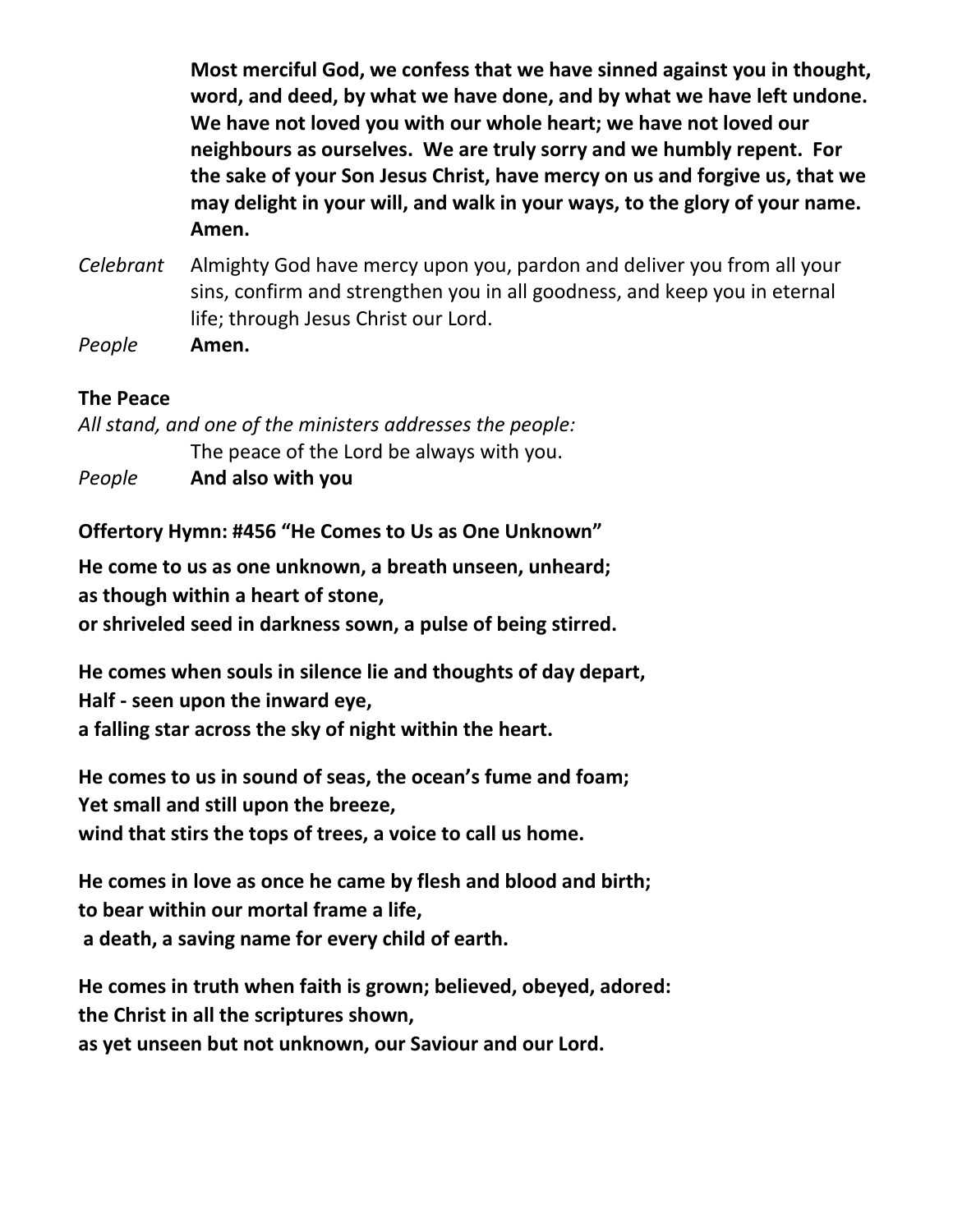### **The Celebration of the Eucharist**

# *(Remain Standing)*

**Prayer over the Gifts** The Rev. Dr. Gillian Breckenridge

*All* **Eternal God, you have made our Saviour Jesus Christ the head of all creation. Receive all we offer you this day and renew us in his risen life, in the name of Jesus Christ the Lord.**

### **Eucharistic Prayer 3**

- *Celebrant* The Lord be with you.
- *People* **And also with you**.
- *Celebrant* Lift up your hearts.

*People* **We lift them to the Lord**.

*Celebrant* Let us give thanks to the Lord our God.

*People* **It is right to give our thanks and praise**.

 *Celebrant* Blessed are you, gracious God, creator of heaven and earth; by water and the Holy Spirit you have made us a holy people in Jesus Christ our Lord; you renew that mystery in bread and wine and nourish us, to show forth your glory in all the world. Therefore with angels and archangels, and with all the holy people who have served you in every age, we raise our voices to proclaim the glory of your name.

**Holy, holy, holy Lord,**

**Lord God of hosts.**

**Heaven and earth are full of your glory, hosanna in the highest. Blessed is he who comes in the name, who comes in the name of the Lord. Hosanna in the highest, hosanna in the highest.**

*Celebrant* We give thanks to you, Lord our God, for the goodness and love you have made known to us in creation; in calling Israel to be your people; in your Word spoken through the prophets; and above all in the Word made flesh, Jesus your Son. For in these last days you sent him to be incarnate from the Virgin Mary, to be the Saviour and Redeemer of the world. In him, you have delivered us from evil, and made us worthy to stand before you. In him, you have brought us out of error into truth, out of sin into righteousness, out of death into life.

> On the night he was handed over to suffering and death, a death he freely accepted. Our Lord Jesus Christ took bread; and when he had given thanks to you, he broke it, and gave it to his disciples, and said, "Take, eat: this is my body which is given for you. Do this for the remembrance of me."

After supper he took the cup of wine; and when he had given thanks,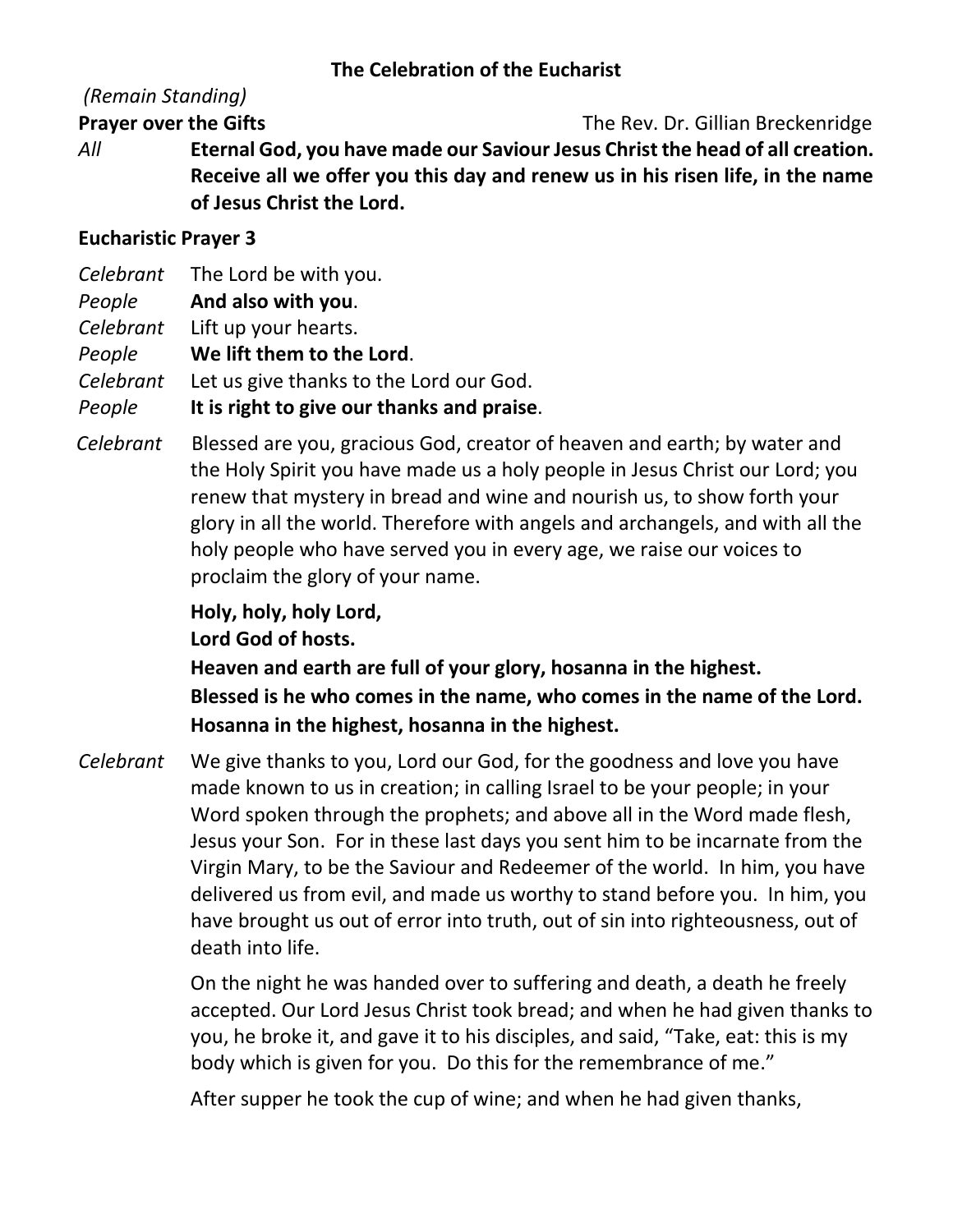he gave it to them, and said, "Drink this, all of you: this is my blood of the new covenant, which is shed for you and for many for the forgiveness of sins. Whenever you drink it, do this for the remembrance of me."

Therefore, Father, according to his command,

*All* **we remember his death, we proclaim his resurrection, we await his coming in glory;**

*Celebrant* and we offer our sacrifice of praise and thanksgiving to you, Lord of all; presenting to you, from your creation, this bread and this wine. We pray you, gracious God, to send your Holy Spirit upon these gifts, that they may be the sacrament of the body of Christ and his blood of the new covenant. Unite us to your Son in his sacrifice, that we, made acceptable in him, may be sanctified by the Holy Spirit. In the fullness of time, reconcile all things in Christ, and make them new, and bring us to that city of light where you dwell with all your sons and daughters; through Jesus Christ our Lord, the firstborn of all creation, the head of the Church, and the author of our salvation;

> By whom, and with whom, and in whom, in the unity of the Holy Spirit, all honour and glory are yours, almighty Father, now and for ever. Amen.

# **The Lord's Prayer** *(all kneeling)*

*Celebrant* And now, as our Saviour Christ has taught us, we are bold to say, **Our Father, who art in heaven, hallowed be thy name, thy kingdom come, thy will be done, on earth as it is in heaven. Give us this day our daily bread. And forgive us our trespasses, as we forgive those who trespass against us. And lead us not into temptation, but deliver us from evil. For thine is the kingdom, the power, and the glory, for ever and ever. Amen.**

# **The Breaking of the Bread**

*Celebrant* We break this bread

to share in the body of Christ.

*All* **We, being many, are one body, for we all share in the one bread.**

### **The Communion**

*All baptized Christians regardless of denomination are welcome at the Lord's Table.*

*Celebrant* The gifts of God for the people of God.

### *All* **Thanks be to God.**

*Celebrant* Those joining from home may say the prayer which appears on your screen.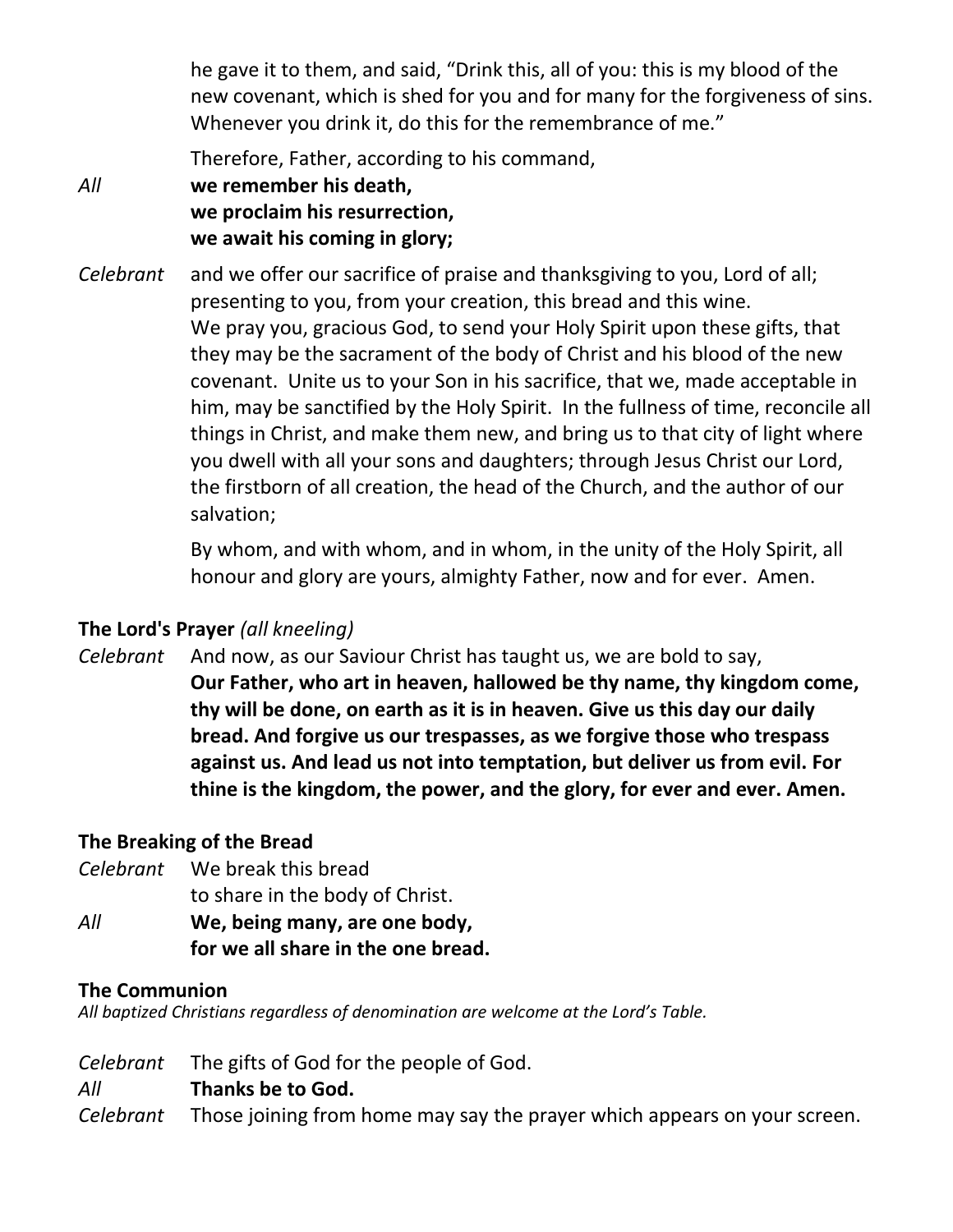*The celebrant and people then receive communion. The sacrament is given with the following words.*

*The body of Christ (given for you). The blood of Christ (shed for you).*

### **Prayer after Communion**

*Celebrant* Let us pray. (all kneeling)

*All* **Almighty God, guide and protect your people who share in this sacred mystery, and keep us always in your love; through Jesus Christ our Lord. Amen**

## *(all standing)*

*Celebrant* Glory to God

*All* **whose power, working in us, can do infinitely more than we ask or imagine. Glory to God from generation to generation, in the Church and in Christ Jesus, forever and ever. Amen.**

## **Blessing**

**Recessional Hymn: #509 "Precious Lord, Take My Hand"**

**Precious Lord, take my hand, lead me on, let me stand;**

**I am tired, I am weak, I am worn;**

**through the storm through the night, lead me on to the light: take my hand, precious Lord, lead me home.**

**When my way grows drear, precious Lord, linger near; when my life is almost gone, hear my cry, hear my call, hold my hand lest I fall: take my hand, precious Lord, lead me home.**

**When the darkness appears and the night draws near, And the day is past and gone, At the river I stand; guide my feet, hold my hand: Take my hand, precious Lord, lead me home.**

### **Dismissal**

*Celebrant* Go in peace to love and serve the Lord. *All* **Thanks be to God.**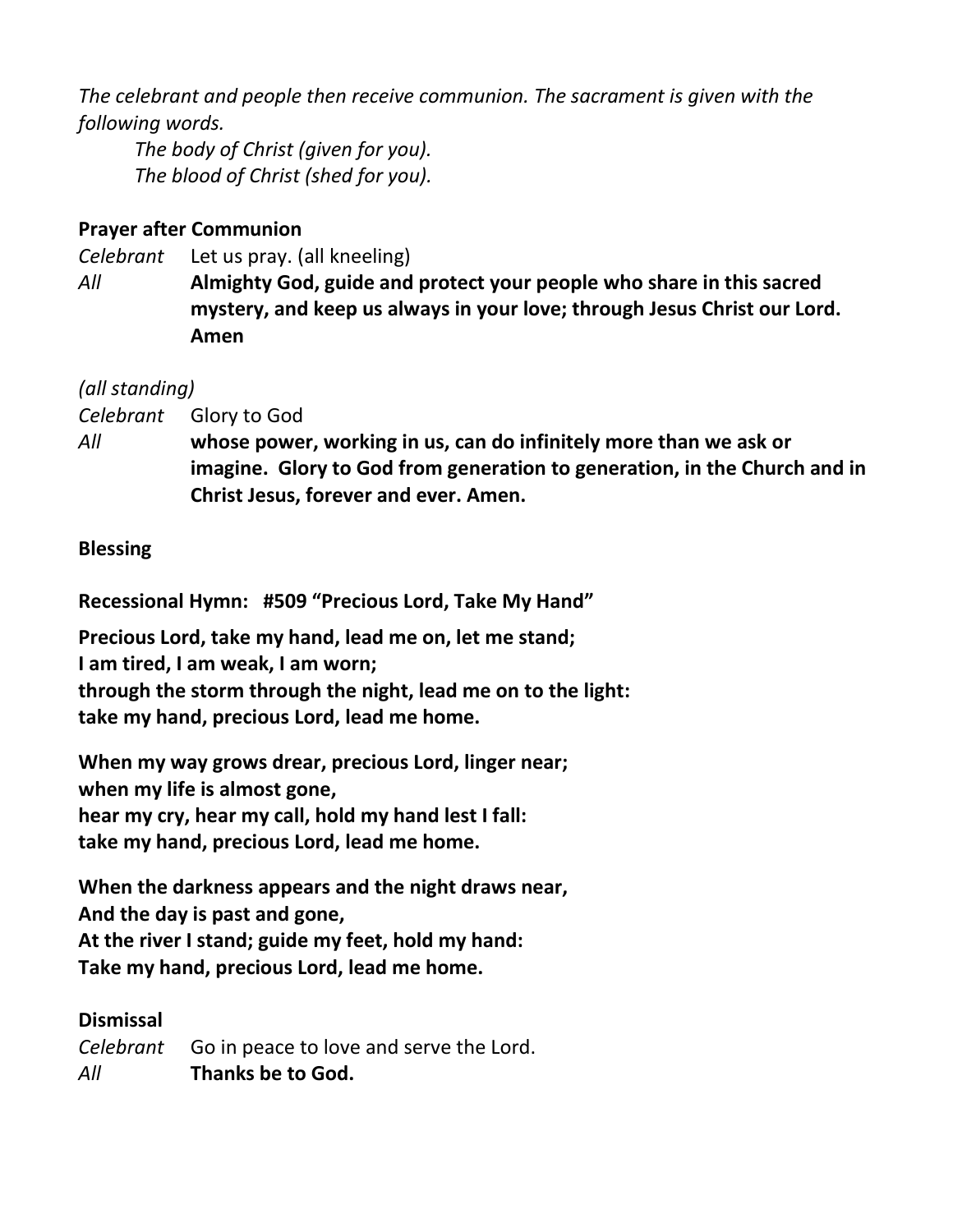**Postlude** "All Creatures of our God and King" arr. by Gary Lanier Joanne Collier – piano; Jayla Matchett – clarinet

# **FLOWERS ON THE ALTAR TO THE GLORY OF GOD In loving memory of:**

Vic and Peggi B. by Ed and Nadia L. and family; Bob and Peggy A. and Willard and Doris S. by Willard, Jeanne and family; Rev Brian W. by Margery, Ceri, Alison and Jillian; Bob and Anne L., by Joanne, Lois, Laurie and family.

### **SHARING IN MINISTRY TODAY**

| <b>GOSPELLER:</b>   | Karen Hudson                                                 |  |
|---------------------|--------------------------------------------------------------|--|
|                     | LAY ASSISTANTS: Karen Hudson, Jean Larson, Francis Stillwell |  |
| <b>LECTORS:</b>     | Bey Dorchak and Ken Dorchak                                  |  |
| <b>MUSICIANS:</b>   | Sara Gateman, Keith Griffioen, Jayla Matchett,               |  |
|                     | Meagan Thorlakson and Senior Choir                           |  |
| <b>INTERCESSOR:</b> | Tim Pope                                                     |  |
| <b>SERVERS:</b>     | Nicole MacDonald                                             |  |
| SIDESPEOPLE:        | <b>Bob Gschaid and Juanita Loucks</b>                        |  |
|                     | <b>SPVR: Margot Bailes</b>                                   |  |
| SANCTHARY GHILD     |                                                              |  |

**SANCTUARY GUILD**

**TECHNICAL CREW:** Sound: David Hignell, Dru Pearson

Videography: Kimoya Edwards, Orion Legg